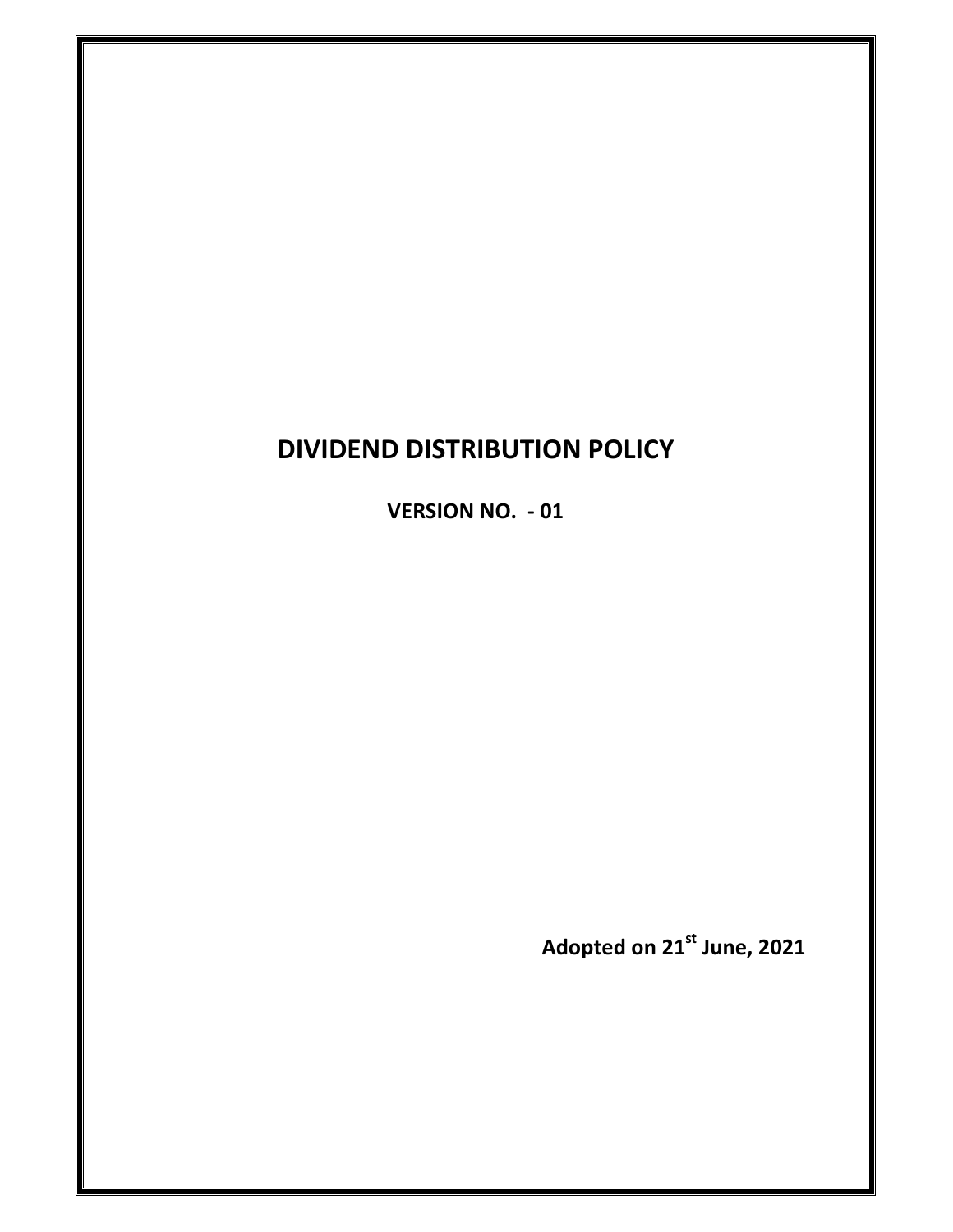# **KAMDHENU LIMITED**

Corporate Identity Number: L27101HR1994PLC092205 Regd. Office: 2<sup>nd</sup> Floor, Tower-A, Building No. 9, DLF Cyber City, Phase-III, Gurugram - 122 002 Website: www.kamdhenulimited.com Phone: 0124-4604500

# **DIVIDEND DISTRIBUTION POLICY**

## **BACKGROUND**

This Policy is formulated in accordance with Regulation 43A of the Securities and Exchange Board of India (Listing Obligations and Disclosure Requirements) Regulations, 2015.

# **APPLICABILITY**

Securities and Exchange Board of India (Listing Obligations and Disclosure Requirements) Regulations, 2015 ("Listing Regulations") notified on July 08, 2016 read with SEBI notification dated May 05, 2021 effective from May 06, 2021, as amendedfrom time to time, requires top one thousand listed entities based on market capitalization (calculated as on March 31 of every financial year) to formulate a Dividend Distribution Policy(hereinafter referred as "Policy") which shall be disclosed on the website of the listed entity and a web-link thereof shall be provided in their annual reports. Now as per the amendment, once the provisions of Listing Regulations become applicable to a listed entity on the basis of market capitalisation, it shall continue to apply irrespective of change in the market capitalization.

Accordingly, in adherence of the stated parameters of Regulation 43A of the Listing Regulations, Kamdhenu Limited('the Company') had adopts this Policy.The Policy sets out the circumstances and different factors for consideration by the Board at the time of taking such decisions of distribution or of retention of profits, in the interest of providing transparency to the shareholders.

## **OBJECTIVE& SCOPE**

The objective of this Policy is to:

- (i) specify the parameters (including internal and external factors) that shall be considered while declaring the dividend;
- (ii) lay down the circumstances under which the shareholders of the Company may or may not expect dividend; and
- (iii) provide for the manner of utilization of retained earnings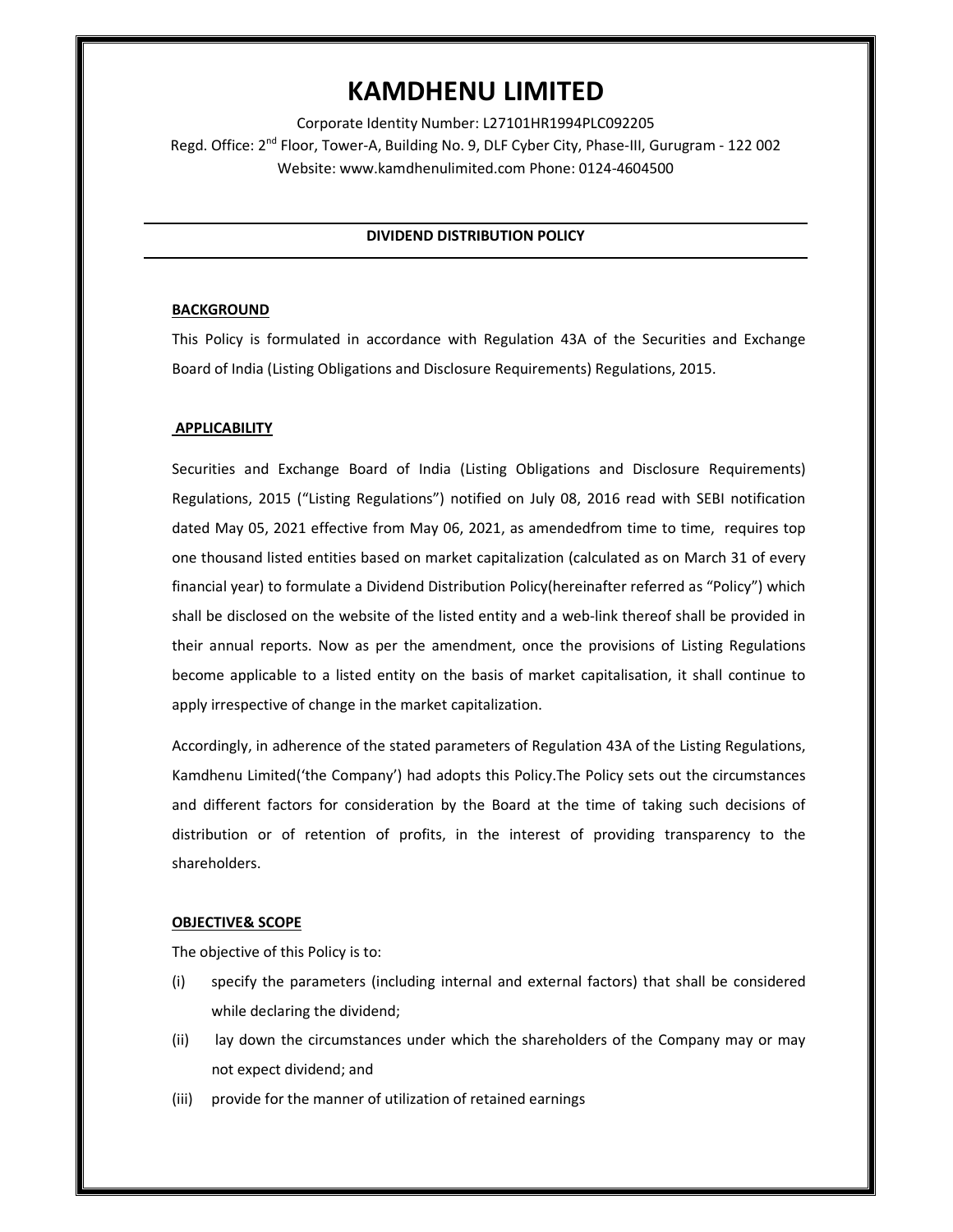The Policy, however, is not an alternative to the decision making process of the Board for recommending Dividend and the Board may take into consideration other factors as well in addition to the ones enumerated in this policy.

#### **DEFINITIONS**

- I. **"Act"** shall mean the Companies Act, 2013 including the Rules made thereunder, as amended from time to time and any statutory amendment(s) or modification(s) or circular(s) or notification(s) or order(s) thereof, for the time being in force..
- II. **"Applicable Laws"** shall mean the Companies Act, 2013 and Rules made thereunder, the Securities and Exchange Board of India (Listing Obligations and Disclosure Requirements) Regulations, 2015; as amended from time to time and such other act, rules or regulations which provides for the distribution of dividend.
- III. **"Company"** shall mean Kamdhenu Limited.
- IV. **"Board"** or **"Board of Directors"** shall mean Board of Directors of the Company.
- V. **"Dividend"** shall mean Dividend which includes Interim Dividend as defined under Section 2(35) of the Companies Act, 2013.
- VI. **"Listing Regulations"** shall mean the Securities and Exchange Board of India (Listing Obligations and Disclosure Requirements) Regulations, 2015 together with the circulars issued thereunder, including any statutory modification(s) or re-enactment(s) thereof for the time being in force.
- VII. **"Policy or this Policy"** shall mean the Policy on Dividend Distribution.

Words and Expressions used and not defined in this Policy but defined in the Act, Listing Regulations, Securities Contracts (Regulation) Act, 1956 or the Securities and Exchange Board of India Act, 1992 or the Depositories Act, 1996 shall have the same meaning respectively assigned to them in those Acts/Regulations.

#### **CONCEPT OF DIVIDEND**

Dividend is the share of the profit that a company decides to distribute among its shareholders. The profits earned by the company can either be retained in the business or can be distributed among the shareholders as dividend.

1. **TYPES OF DIVIDEND -** The Act deals with two types of dividend - Interim and Final.

#### **• Interim Dividend**

Interim dividend is the dividend declared by the Board between two Annual General Meetings as and when considered appropriate. The Board shall have the absolute power to declare interim dividend during the financial year, as and when deemed fit. The Act authorizes the Board to declare interim dividend during any financial year or at any time during the period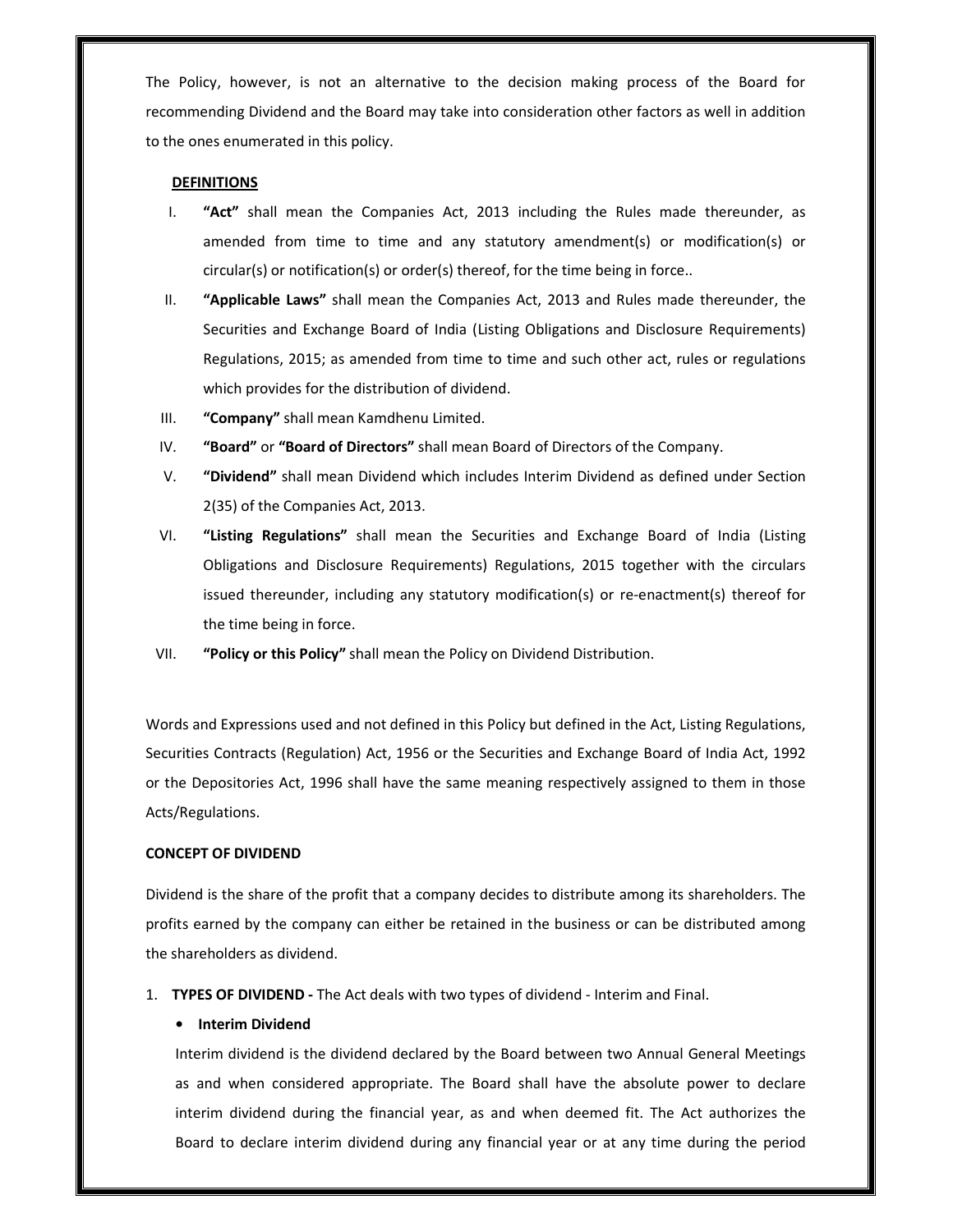from closure of financial year till holding of the annual general meeting out of the surplus in the profit and loss account or out of profits of the financial year for which such interim dividend is sought to be declared or out of profits generated in the financial year till the quarter preceding the date of declaration of the interim dividend.

In case the company has incurred loss during the current financial year up to the end of the quarter immediately preceding the date of declaration of interim dividend, such interim dividend shall not be declared at a rate higher than the average dividends declared by the company during the immediately preceding three financial years.

# **• Final Dividend**

Final dividend is recommended for the financial year at the time of approval of the Annual Financial Statements. The final dividend is declared at the Annual general meeting of the shareholders on the basis of recommendations of the Board.

## **2. DECLARATION OF DIVIDEND**

Subject to the provisions of the Act, dividend shall be declared and paid out of:

- A. Profits of the Company for the year for which the dividend is to be paid after setting off carried over previous losses and depreciation not provided in the previous year(s);
- B. Undistributed profits of the previous financial years after providing for depreciation in accordance with law and remaining undistributed.
- C. Out of A and B both.

Before declaration of dividend, the Company may transfer a portion of its profits to reserves of the Company as may be considered appropriate by the Board at its discretion.

In the event of inadequacy or absence of profits in any financial year, a company may declare dividend out of free reserves subject to the compliance with the Act.

#### **PARAMETERS/FACTORS TO BE CONSIDERED BEFORE DECLARING DIVIDEND**

In line with the philosophy stated above, the Board of Directors shall consider the followingparameters for declaration of dividend:

# **I. Financial Parameters**

- $\triangleright$  Magnitude of current year's earnings of the Company;
- $\triangleright$  Working Capital requirements;
- $\triangleright$  Capital expenditure requirements;
- $\triangleright$  Likelihood of crystallization of contingent liabilities, if any;
- $\triangleright$  Resources required to fund acquisition of brands/business(es);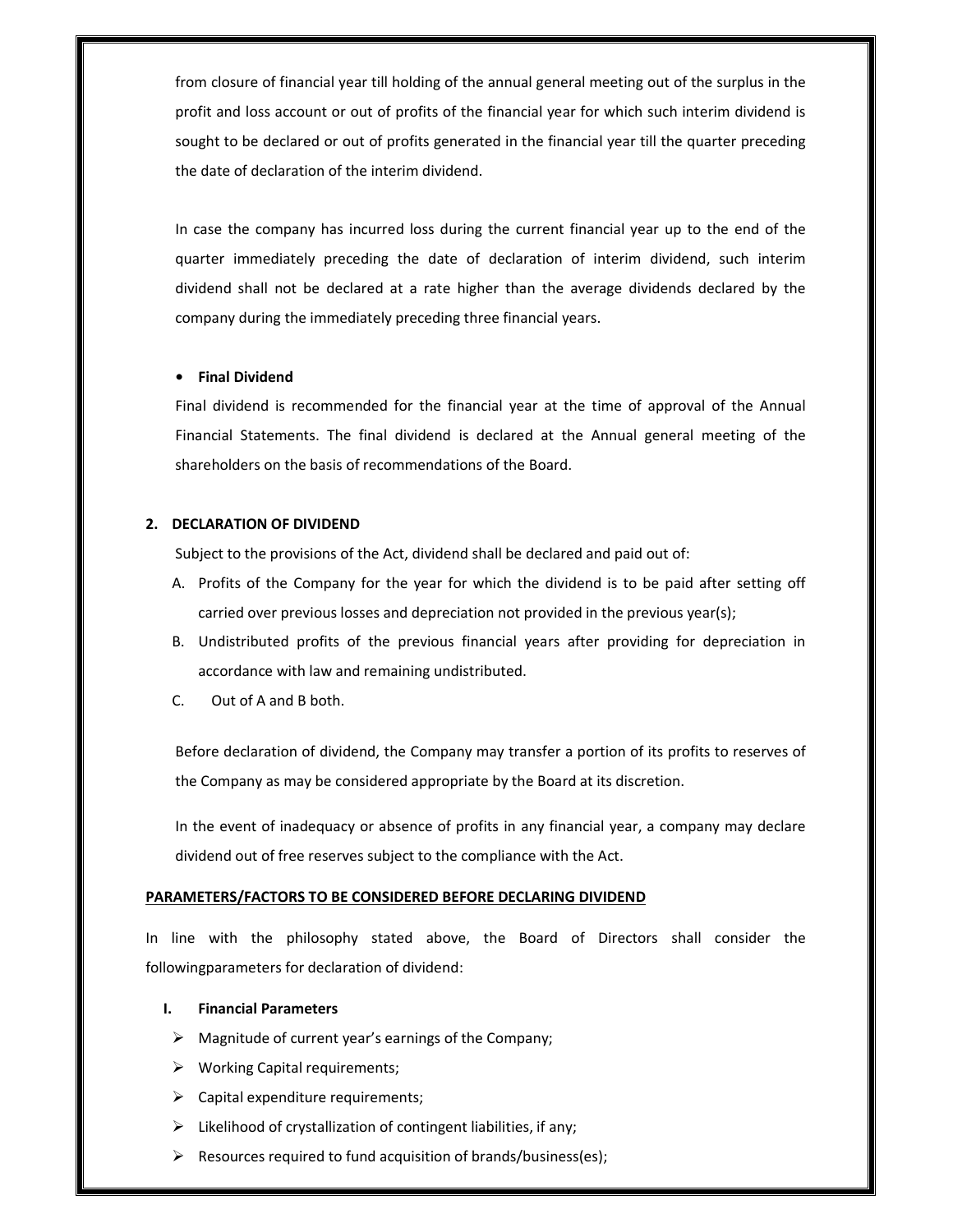- $\triangleright$  Cash flow required to meet contingencies;
- $\triangleright$  Outstanding borrowings, including debt to equity ratio;
- $\triangleright$  Past dividend trends;
- $\triangleright$  Inadequacy of profits

#### **II. Internal Factors**

- $\triangleright$  Future outlook and profitability;
- $\triangleright$  Potential opportunities available for growth/expansion;
- Mergers & Acquisition;
- $\triangleright$  Expectation of major shareholders;
- $\triangleright$  Prudential requirements for cash conservation;
- $\triangleright$  Any other factor as deemed appropriate by the Board

#### **III. External Factors**

- $\triangleright$  Macro economic conditions: In the event of uncertain or recessionary economic and business conditions, the Board may consider retaining a larger part of the profits to have sufficient reserves to absorb unforeseen circumstances;
- $\triangleright$  Statutory Requirements: Statutory requirements, regulatory conditions or restrictions as applicable including tax laws, The Companies Act, 2013 and SEBI regulations etc. or any other law for the time being in force;
- $\triangleright$  Capital Markets: In favourable market scenarios, the Board may consider for liberal pay- out. However, it may resort to a conservative dividend pay-out in case of unfavourable market conditions
- $\triangleright$  Agreements with Lenders The decision of dividend pay-out may also be affected by the restrictions and covenants contained in the agreements entered into with the lenders of the Company from time to time.
- $\triangleright$  Other Factors Other factors beyond control of the Management like natural calamities, fire, etc. effecting operations of the Company may impact the decision with regard to dividend declaration.

# **IV. Any other factor which has a significant influence/impact on the Company's working/ financial position.**

Post consideration of the above factors, the Board shall take an informed decision about the dividend pay-out ratio and shall strive to maintain the same in the range of 10% to 30% of the Profit after Tax (PAT) on Standalone Financials for the concerned Financial Year.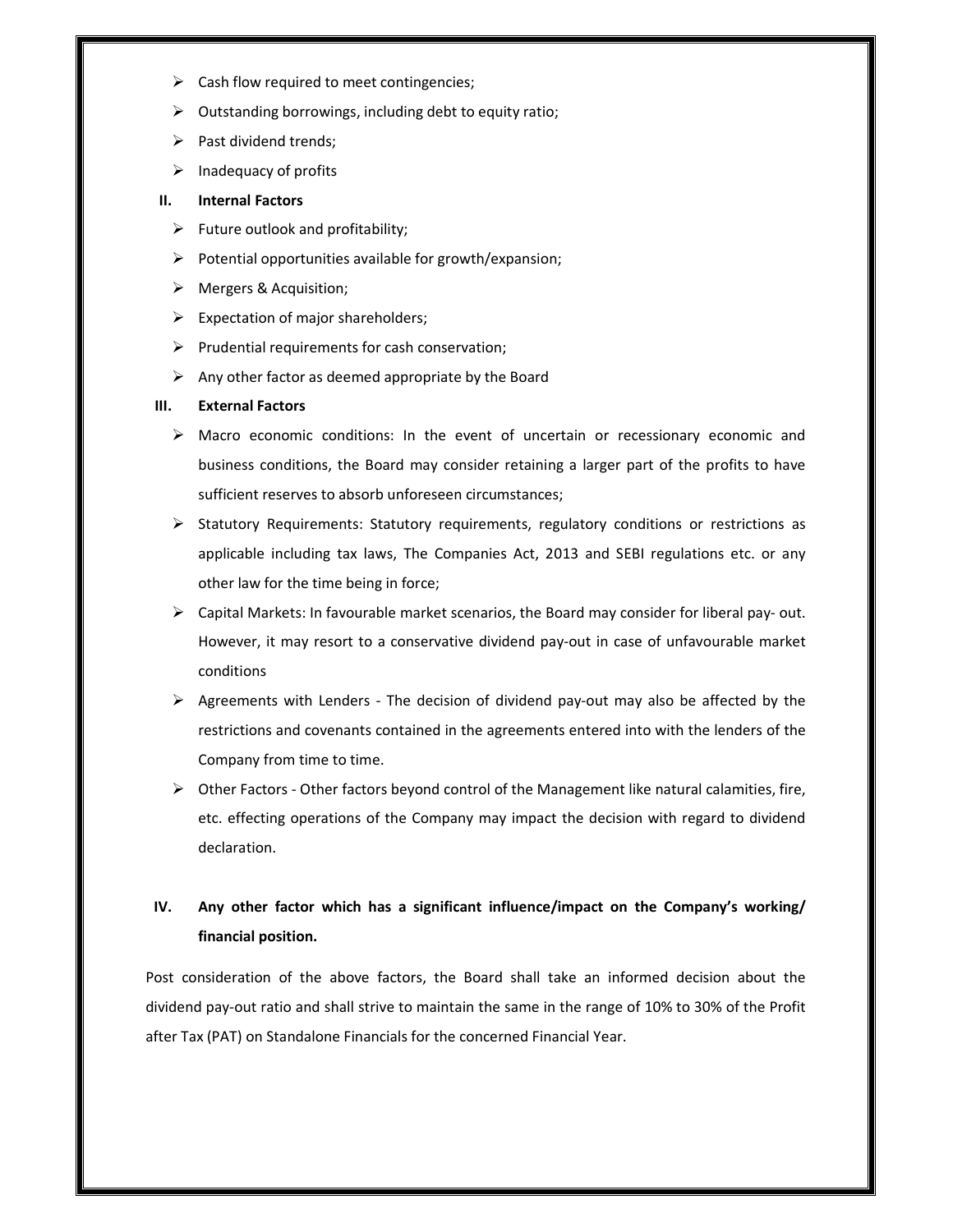# **CIRCUMSTANCES UNDER WHICH THE SHAREHOLDERS OF THE COMPANY MAY OR MAY NOT EXPECT DIVIDEND:**

The Board of Directors shall consider the factors provided in this policy before determination of any dividend payout.

The shareholders of the Company may not expect Dividend under the following circumstances:

- $\triangleright$  In the event of inadequacy of profits or whenever the Company has incurred losses,
- $\triangleright$  Whenever the company undertakes or proposes to undertake a significant expansion Project or any acquisition or joint venture, requiring significant allocation of funds;
- $\triangleright$  Due to the factors listed above.

# **UTILIZATION OF RETAINED EARNINGS**

The Board may retain its earnings in order to make better use of the available funds and increase the value of the stakeholders in the long run. The decision of utilization of the retained earnings of the Company shall be based on the following factors:

- $\triangleright$  Market expansion plan;
- $\triangleright$  Product/Service expansion plan;
- $\triangleright$  Modernization plan;
- $\triangleright$  Diversification of business;
- $\triangleright$  Long term strategic plans;
- $\triangleright$  Replacement of capital assets;
- $\triangleright$  Where the cost of debt is expensive;
- $\triangleright$  Such other criteria as the Board may deem fit from time to time.

## **PROVISIONS IN REGARD TO VARIOUS CLASSES OF SHARES**

- I. The Company has only one class of equity shareholders and does not have any issued preference share capital. However, in case Company issue different class of equity shares any point in time, the factors and parameters for declaration of dividend to different class of shares of the Company shall be same as covered above.
- II. The payment of dividend shall be based on the respective rights attached to each class of shares as per their terms of issue.
- III. The dividends shall be paid out of the Company's distributable profits and/or general reserves, and shall be allocated among shareholders on a pro-rata basis according to the number of each type and class of shares held. Dividend when declared shall be first paid to the preference shareholders of the Company, if any as per the terms and conditions of their issue.